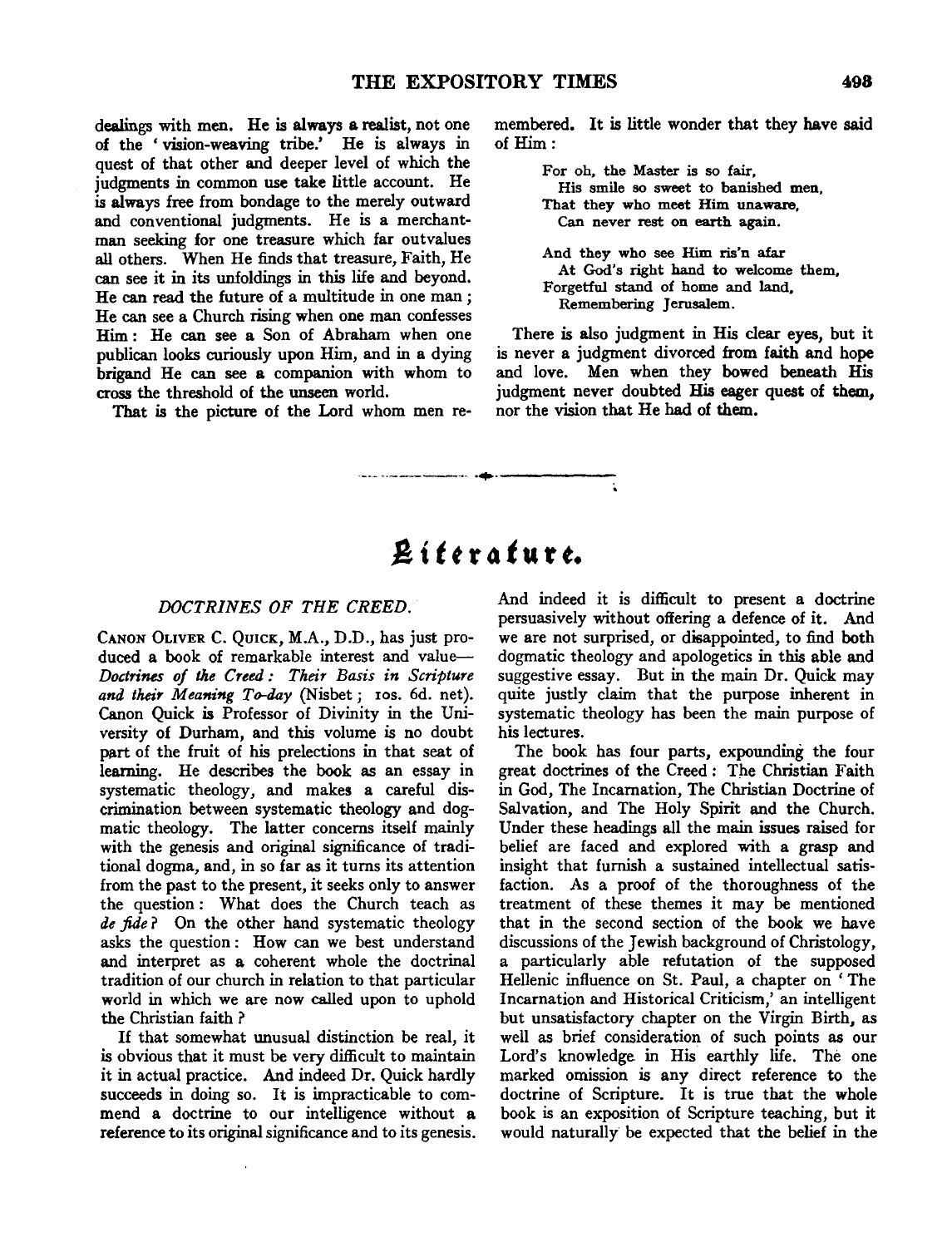Bible itself on which the doctrines of the Creed finally rest should be presented ' in relation to that particular world in which we are now called upon to uphold the Christian faith.' Even if the ' creeds ' do not specifically contain a doctrine of Scripture, the particular world in which we live very much needs a justification of our belief in it.

One criticism which is more serious concerns the apologetic side of Dr. Quick's presentation of doctrine. This may be best put in a concrete instance. In his chapter on the Virgin Birth, after explaining (inadequately) the evidence on both sides, for and against, Dr. Quick sums up as follows: ' The historical evidence being inconclusive, it is theology which must determine our belief whether or not the Virgin Birth is a historical fact. If the Virgin Birth seems to us to be an integral of the Christian gospel, and in particular of the doctrine of the Incarnation, we shall naturally and reasonably affirm it.' That is an extraordinary position. And the attitude in it is taken in other parts of the argument. To many not unsympathetic and not unresponsive readers it will appear a definite weakness. But it need not be too much emphasized. What ought to be said is that this book, by one of the ablest theologians in the Anglican Church, is an important and in many ways brilliant contribution to theology for which we may well be profoundly grateful.

#### *RELIGION IN SOCIAL ACTION.*

*Religion in Social Action*, by Mr. Maurice B. Reckitt, M.A. (Unicorn Press; 3s. 6d. net), is a very valuable addition to the Christian Challenge series. 'My theme,' says the author, 'is the task of the Church in the world situation of to-day.' The book might be roughly divided into two parts : diagnosis and prescription.

Mr. Reckitt's diagnosis of the world situation to-day is that it is far too serious to admit of cure by any nostrum so simple as ' a new spirit ' in industry or in international affairs. The Church has always a prophetic duty to indicate the real ends of social and economic life; but, since the Renaissance, it has abdicated from its throne, with the result that economic life has been considered as an end in itself rather than a means to the wellbeing of men and women as children of God. Thus it is not merely a new spirit within the framework of the present system which is required ; it is a radically new direction, a change of structure to answer the change of heart. Christianity cannot join forces with Fascism or Communism, but it is

also critical of secularist democracy-for all these philosophies rest on a non-Christian conception of man.

The problem of war is treated in a similar manner. Not committing himself to pacifism, the author says that the main problem is not how to deal with the apparently quite unreasonable wickedness of individuals and groups who cause wars. The real question is, why are the nations inevitably drifting towards war in spite of the herculæan efforts of statesmen to prevent it ? Is the reason not that our economic life is aiming at wrong, and really impossible, ends ? ' Does any one,' he asks, ' believe that a population enjoying reasonable security, able to consume or exchange all or most of what it would make . . • could be worked up to the pitch of hysterical immolation which the physically and psychically starved populations of Italy and Germany have now reached?'

Mr. Reckitt is not just dishing up once more the old doctrine of economic determinism, for he believes that the secularist view of society is the foundation of the bankrupt economic system, and that it is part of the prophetic duty of the Church radically to challenge this view of society. The economist's task is really to see what means are best fitted to secure the ends legislated for him by religion.

No full account can here be given of the author's prescription for the disease. His fundamental principle is found in a statement of F. D. Maurice, Society is not to be made anew by arrangements of ours, but is to be regenerated by finding the law and ground of its order and harmony, the only secret of its existence, in God.'

The aims of the Christian community to-day must be threefold.

*Firstly,* social revolution. This is to be achieved in a manner different from the violence of the contemporary revolutionary movements-and without the illusive hope that it will put an end to the moral and practical problems of man as a social being. But it will allow those problems to be seen in their true nature, and to be met with a new energy of mind and spirit.

*Secondly,* direct action against such evils as malnutrition and bad housing and local unemployment. Christians should bring Christian standards of judgment to bear upon the political causes and social programmes which they support, and must bring an informed interest to bear upon problems of local administration with the same objects.

*Thirdly,* first aid. We must remember that social problems concern us as Christians because they involve men and women created in God's image,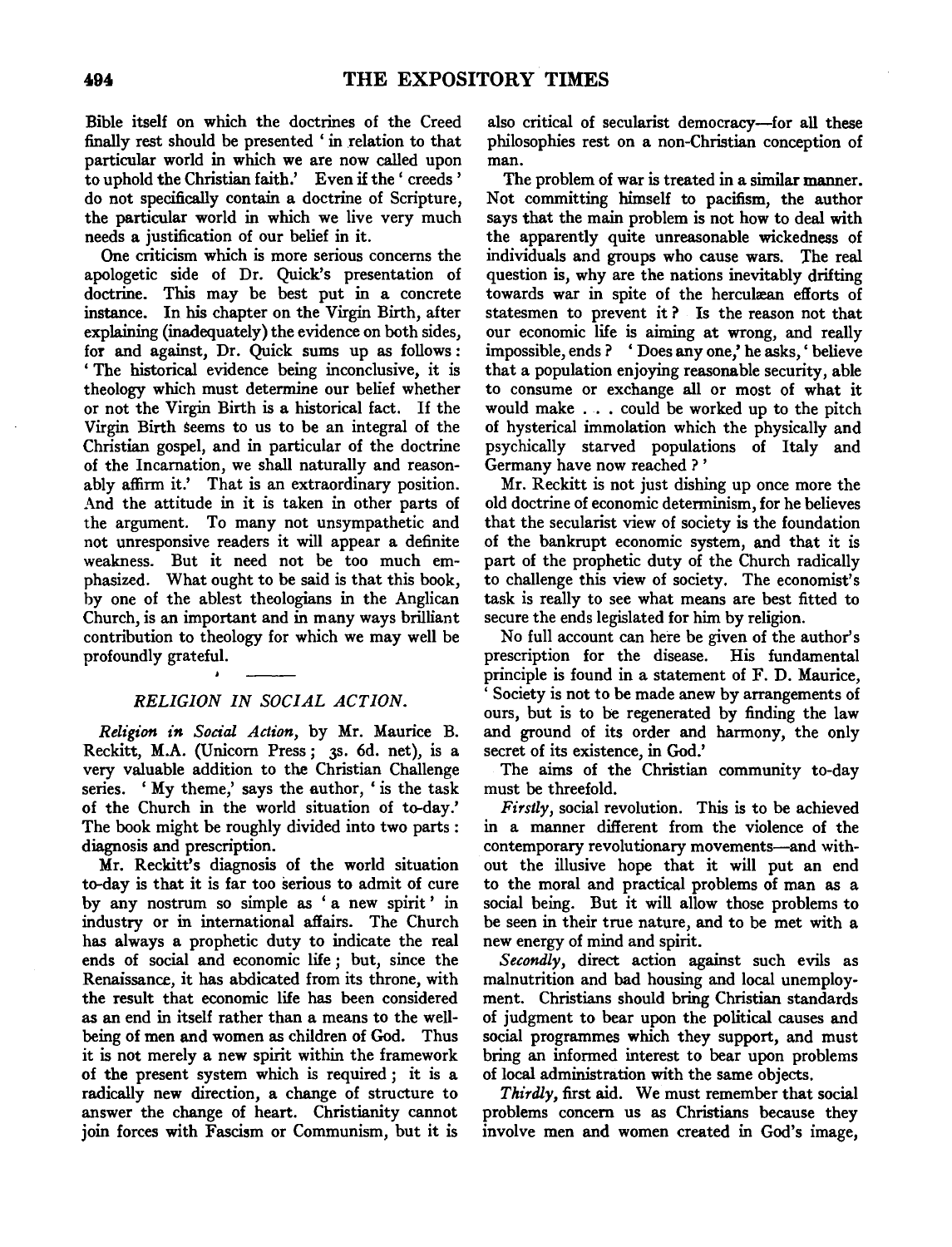and must take action accordingly through social service or corporal works of mercy.

This is a fine book, full of careful statement and thought. If there be a criticism to make, it is this. Mr. Reckitt is speaking of the task of the Church in the world situation of to-day, and no doubt he takes for granted the duty of the Church to evangelize. But we are just too apt to take it for granted, and not realize how inadequately we are doing it. In order that the Christian Church should do its duty in this world situation it is first necessary that there should be a virile and active Christian Church. Mr. Reckitt has seen the great weakness of an evangelism that was not revolutionary enoughthat was willing and content to seek for a Christian spirit within a framework of society that was anything but Christian. But on his side he neglects to notice the necessity for evangelism which should be undertaken by the Christian Community. Certainly under the heading of ' Direct Action ' he does not suggest the inclusion of such evangelistic work. Perhaps in his reference to the need of Christian ' cells ' to parallel the Communist cells he includes such work as part of the duty of these cells, but his language is ambiguous.

But this is the only criticism which can be offered of a book which is a piece of fine, clear, independent thinking, and is worth reading and re-reading.

#### *WESLEY'S ENGLAND.*

Dr. J. H. Whiteley has written an absorbingly interesting book on the England of Wesley-Wesley's England (Epworth Press; ros. 6d. net). It is packed with useful information, and gives a realistic picture of the life and manners of the eighteenth century. Here we have information about population and roads, about work and workers, about government, law and order, about the literature of the period, education, church and chapel. Dr. Whiteley has a detailed and accurate knowledge of the period, and handles his material with great skill. His work shows careful research, and brings to our notice a good deal of out-of-the-way information. By reading this book we can live in the days of Wesley and become citizens of that period.

It was a century of growth in population. 'The century saw its population increase from five and a half millions to over nine ; a stupendous progression when the very high rates of mortality then prevailing are remembered.'

The more this book is studied the more shall we realize how much the century needed a revival. Here we see the segregation of the classes—the small band of educated men, the drunken squires, the hunting parsons, and the great mass of ignorant people. There were only two courses open to England-Revolution or Revival. By the grace of God change came by Revival. Dr. Whiteley shows us the heavy drinking habits of this age, 'when Pitt's love for port enabled him, as he expressed it, " always to see two Speakers when addressing the House." ' He takes us to the gambling clubs of the west of London, where we see the aristocracy at play. He tells us that 'Before he was twenty-four years old Fox owed the Jews  $f_{100,000}$  lost at cards and dice.' Another chief evil of the period was the drinking of gin. 'Ale houses had to be licensed, but the sale of gin was to all intents and purposes unchecked.  $\ldots$  By 1750 Fielding was declaring: " gin is the principal sustenance of more than z,ooo,ooo people in the metrgpolis."'

Dr. Whiteley gives us a most interesting chapter on the speech of the eighteenth century : it will be of great help to all who are students of words, and will shed some light on the question of rhyme. It is, of course, possible to exaggerate the evil of this age-but it certainly preponderated. Much of its life was brutal and hard. The coming of the Revival brought in a new philanthropy and tenderness.

This book, which deals specially with the background of the century, will give to us a fuller understanding of the work and triumphs of the Revival. Dr. Whiteley has written a book which will be indispensable to all students of the Revival.

#### *THE CHRISTIANS OF ST. THOMAS.*

At the Faith and Order Conference in Edinburgh in August of last year one of the delegates was 'His Holiness Moran Mar Basilius Guvarghese II., Catholicos of the East.' He lives in Kottayam, Travancore, South India, and is the head of one of the rival sections that claim to be the true successors of the ancient ' Thomas Christians ' of India. The tragic-and also heroic-record of this Church is told by the Rev. F. E. Keay in a useful volume called *The History of the Syrian Church in India* (S.P.C.K., Madras; 12 annas). The heroic aspect of the story can be conjectured from the fact that this little Church has lived on through many centuries in the midst of a hostile and heathen environment and maintained its witness, a flame never wholly quenched. And to-day the Syrian Christian is exercising a wide and increasing influence throughout the whole of India.

What this Church actually endured in the earlier centuries of its history cannot now be known.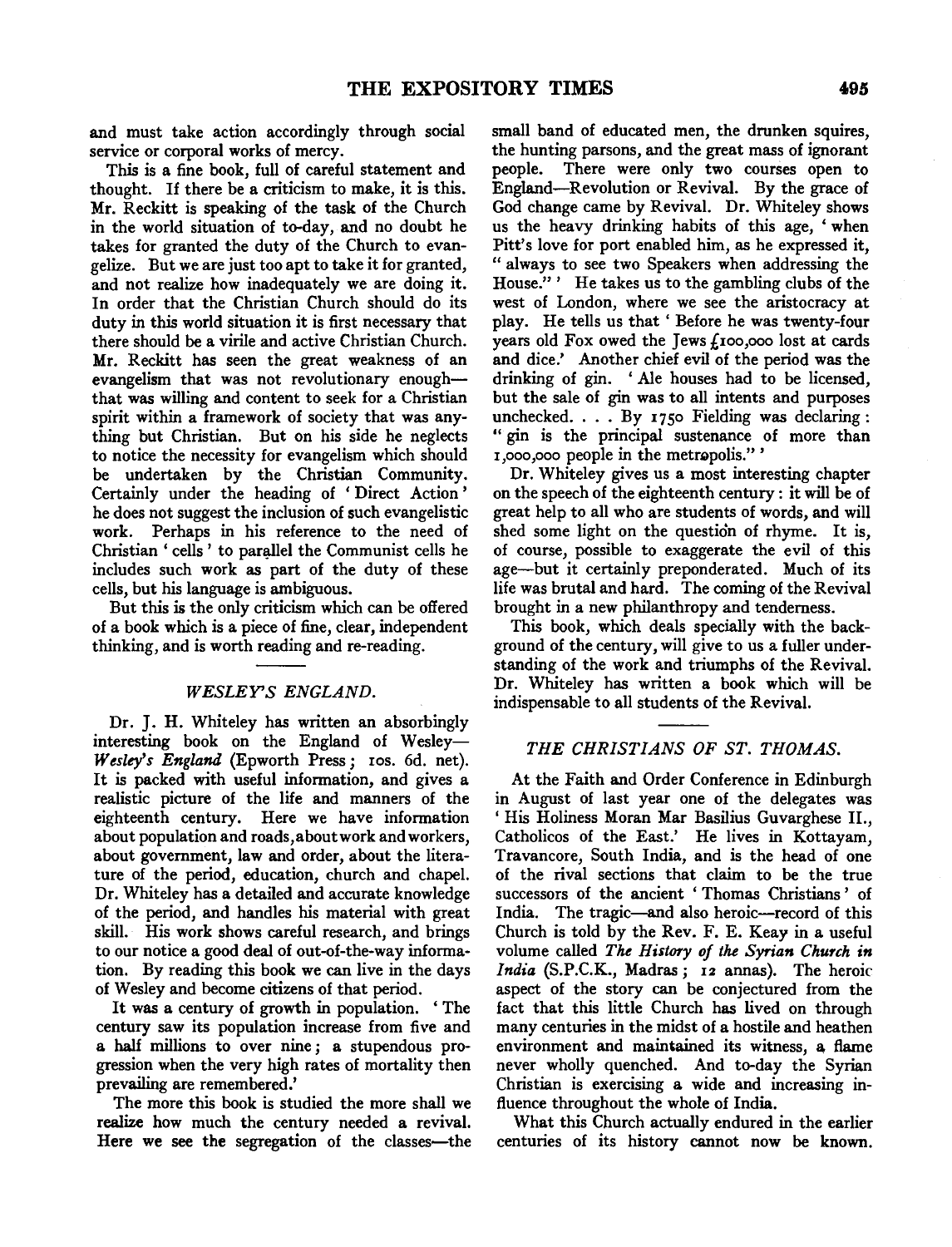No doubt the Christians of Malabar were more fortunate than those of Persia in being beyond the reach of the Muslim conqueror. The rule of the Hindu King of Cochin was milder than that of Tamerlane. Dr. Farquhar suggests that their steadfastness may have been greater because the truth they clung to reached back to an apostolic source. Dr. Keay, like Dr. Farquhar, and indeed like all of us, would like to believe that the old legend of their origin was well grounded. In any case it seems to be fairly certain that this Christian Church has existed in India for sixteen centuries.

The recent history of this Church, which is told in some detail by Dr. Keay, has been scarcely less chequered than its earlier history was. In judging of the contentions that have rent the Church so grievously in recent times we must take into account the great difficulty that arises from the fact that it is under the nominal control of the Patriarch of Antioch, who has only the most shadowy of relations with it and yet has power to make and unmake its spiritual leaders. The result is that there are said to be established at Kottayam a larger number of Bishops than anywhere else in Christendom. Many efforts have been made by such friends of the Church as the present Lord Halifax and the late Bishop Gore to heal the strife that has so weakened its spiritual influence and retarded its progress. The finest of its sons, notably a group educated in the Madras Christian College, deplore these internecine feuds and are doing all they can to bring them to an end and to create a new spirit of brotherhood and a new sense of the challenge that comes to them as Christian witnesses in a land with which they have ties so intimate and so ancient. Nor can Christians of a later date like ourselves refuse our sympathy and our help to these our elder brothers in Christ. The Anglo-Saxon Chronicle tells us that in 883 King Alfred sent gifts ' to India to St. Thomas,' and those who read Dr. Keay's book may well be moved to do the same to-day. One aim of the book is to help on the cause of Church Union in South India and every one must agree with its author that a united Church with the Syrian Christians bringing their ancient tradition into it would be the most effective of all apostles to India of the Lord Jesus Christ.

# *MAN'S RELIGIOUS HISTORY.*

In *The" Truth" of the Bible* (S.P.C.K.; 9s. net) Dr. Stanley A. Cook continues to develop and expand the line of thought adumbrated in ' The Old Testament : A Reinterpretation.' The earlier volume

was a statement of the writer's theory of religious history as a process which, though continuous, is yet marked by great epoch-making crises, each of which determines the course taken in the succeeding age. Thus in the new volume we have distinguished the first great period, going back to Abrahamic times, the second is the Mosaic (though Dr. Cook lays no stress on Abraham and Moses as historical personages), the third is inaugurated by Deutero-Isaiah, and the fourth is the Christian era-up-to-date. To-day, it seems, we stand on the threshold of a fifth age, and what form that will take no man yet can say. Within the various epochs there are other and lesser crises, for example, the rise of the eighth-century prophets in Israel, the Maccabean struggle, and the Reformation.

A superficial glance at the title may suggest that Dr. Cook is in doubt as to whether Truth is to be found in the Bible. He does well, therefore, to give an entirely satisfactory explanation oi his use of the inverted commas. They are intended to make the reader ask himself what kind of truth he expects to find in the Bible (p. 204), in other words, what is its permanent value, and how that value may best be won and used. As a matter of fact, this is not so much a book about the Bible as a general study of human life, thought, and religion, in which the Bible plays a prominent part. The earlier chapters, it is true, contain some account of the message of Scripture, but these form a part of the introduction to the main theme, discussed especially in the last three chapters.

The reader cannot fail to be impressed by the breadth of vision, the wide area of learning, and the passion for truth, which Professor Cook manifests. We should expect from him an accurate knowledge of Palestinian archaeology and of the Bible, but we have here also an extensive acquaintance with comparative religion and a freedom in handling philosophical and scientific themes which make his work one of the most remarkable of recent books. He quotes freely from writers of all kinds, and it is interesting to note that he records a special debt of gratitude to the late A. B. Davidson. But he knows Karl Marx almost as well.

While the book is full of great sentences, thoughtprovoking and illuminating, it is not always easy to follow Dr. Cook's main line of thought. We shall not be far wrong, however, if we interpret his aim as the presentation of man's religious history, in the widest sense, in such a form as to indicate the nature of the present crisis. We do not get the impression that he is attempting to sketch the line which the new age will take, or to prescribe some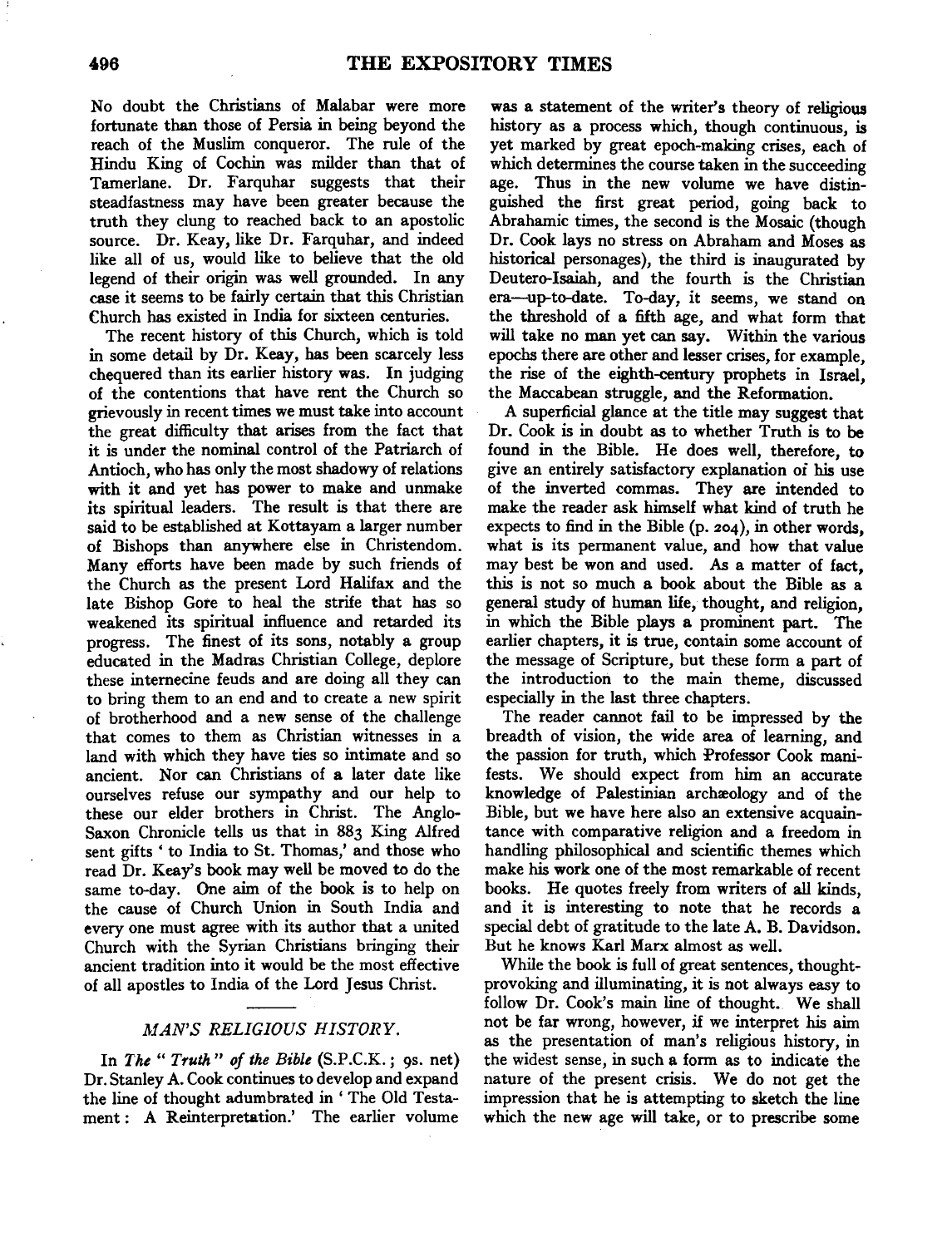panacea which will set the world right ; *his* aim is diagnosis rather than treatment. But underlying the whole we are conscious of the grandly optimistic conviction that man is on the verge of new and stupendous discoveries in the spiritual realm, which shall determine the course of human religion for untold centuries to come. It is significant that he ends with the Cross-' the symbol . . . which stands on a hill, apart . . . the assurance that it is not men alone whose concern is with the history and conditions of men, but that behind and above all is Divine Love.'

### *"THE HISTORY OF RELIGIOUS TOLERATION IN ENGLAND.*

There has been issued the third volume of Dr. W. K. Jordan's massive and learned *work-The Development of Religious Toleration in England*  (Allen & Unwin; 21s. net). It covers the period from the Convention of the Long Parliament to the Restoration, 1640-1660. It is not in the least derogatory to the two previous volumes to say that this one is calculated to arouse keenest interest, for it covers a very sensational twenty years during which the foundations of civil and religious liberty were being laid not only in the Senate but in the Field, and Anglicans and Presbyterians were in turn dispossessed, while other denominations and sects were making their own contribution towards toleration. Dr. Jordan's work is one which deserves, and no doubt will keep, a permanent place in the literature of the subject. That there is widespread interest in the topic is proved by the number of books that have recently appeared dealing with it. None of these, however, is on anything like the scale to which Dr. Jordan is working, and we are sure that for long his volume will abide as the standard work of reference. His task, as he has conceived and worked it out, is laborious and exhaustive. Every important statement is carefully 'documented,' and the whole is impartial or scientific in temper.

We can only briefly indicate the contents. We have first the rise and collapse of Presbyterian Dominance *;* then the period of Independent Dominance ; then two sections dealing with the relation to Toleration of Presbyterian and Independent and Baptist thought respectively.

Within the period under review the principles of Toleration with which we are to-day familiar were not seldom well stated, although the times were not then altogether ripe for their practice. Dr. Jordan does full justice to all, and reminds us how

excellently Cromwell formulated Toleration as the State policy, and how impressive was the demonstration that ' religious freedom offers no terrors to the godly.' ' Contrary to the gloomy predictions of the orthodox, England was not engulfed in heresy, nor. was piety destroyed.'

A work like this is of more than merely academic interest. For we live in a time which sees liberty curtailed in many quarters *;* and a perusal of this volume and its predecessors will confirm our faith in freedom of thought and opinion.

# *UNITARIANISM AND SOCIAL PROGRESS.*

In his book on *The Unitarian Contribution to Social Progress in England* (Allen & Unwin; Ios. 6d. net) Mr. Raymond V. Holt, M.A., B.Litt., Tutor and Librarian of Manchester College, Oxford, gives, it may be, an exaggerated impression of the influence of the Unitarian Movement on social progress in England *;* but undoubtedly that influence has been great. The exaggerated impression, if it is given, would be due not so much to what the author claims for the movement as · to the method of his book. When one turns to his chapters on the Unitarian contribution to the industrial revolution, Parliamentary reform, the new social order, local government, and education, one discovers that these contain a good deal of useful general matter as well as matter strictly relevant to the theme which is being investigated. The general matter might quite well be presented apart from the specific Unitarian reference.

Besides the chapters above mentioned there are two chapters on the Unitarian movement, one on the creation of the Unitarian tradition, and the other on the structure of Unitarianism and nineteenthcentury changes. They are informative chapters, such as could be supplied only by one who had access to the large body of Unitarian biographies and congregational histories. We see no reason why those chapters should not have come at the beginning rather than at the end of the work:; and the advantage to the ordinary reader is fairly obvious.

It may be added that the word ' Unitarian ' is used in this book in a comprehensive sense, but that it is applied particularly ' to those members of English dissenting congregations who developed heretical views about the middle of the eighteenth century' and 'to members of those congregations founded later which were Unitarian from the outset.' The oldest Unitarian congregations, it should perhaps be observed, grew out of Puritan congregations of the seventeenth century.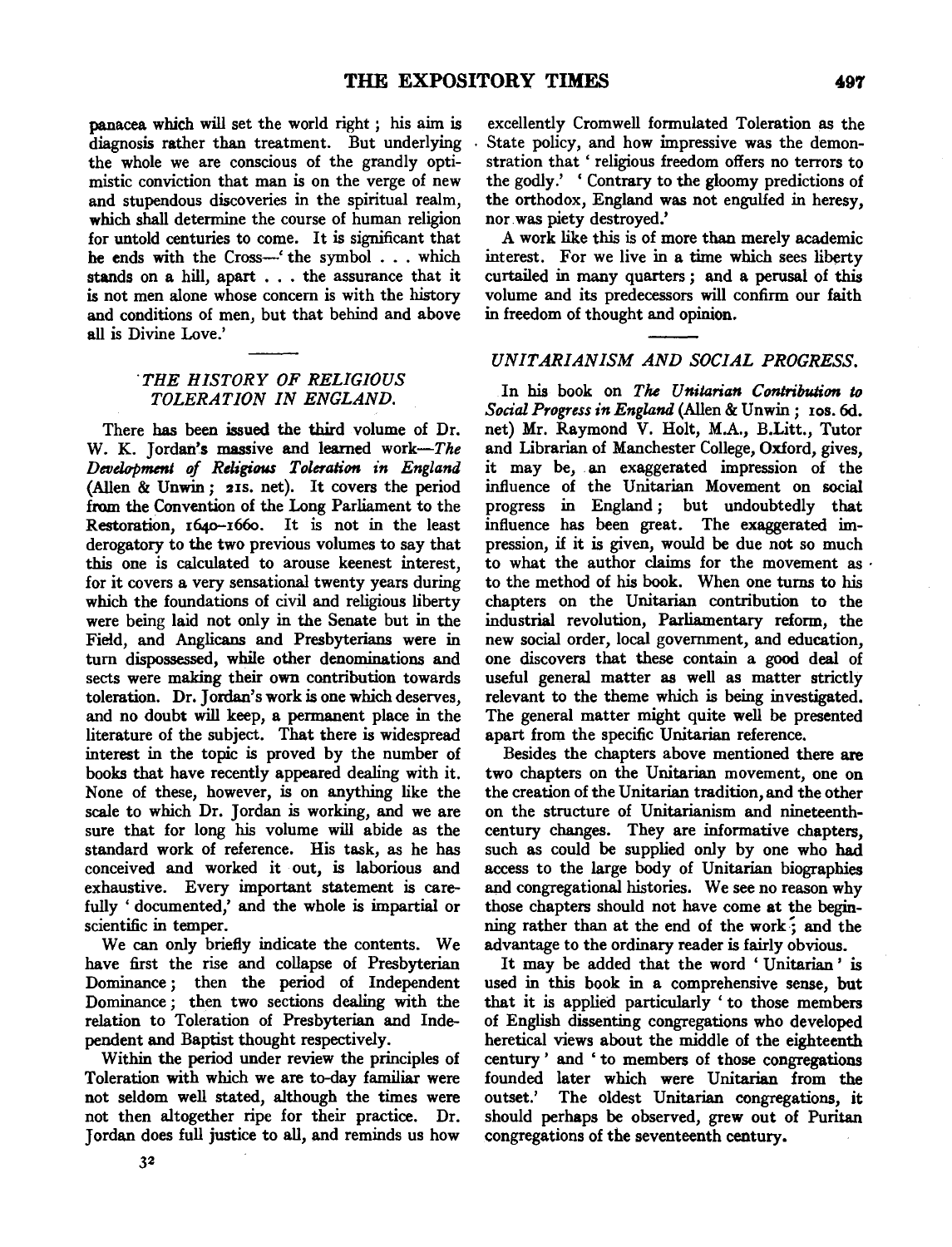# *ENGLAND: BEFORE AND AFTER*

*ENGLAND: BEFORE AND AFTER* 

Dr. J. Wesley Bready in his book, England: Before and After Wesley (Hodder & Stoughton; ros. 6d. net), gives us a picture of the life of England in the days before and after the coming of Wesley and the Evangelical Revival. He says, 'Look on this picture, and on that.' He shows the difference between the one period and the other--pointing out the grim brutality, the low ideals, the profanity, the materialism of the pre-Wesley days, and showing that in the Wesley and post-Wesley period much of the brutality and materialism passed away, and that a new temper and climate came into the life e nation. He seeks to show, and gives much  $\Gamma$ <br>ence that the change was brought by the  $\Gamma$ evidence, that the change was brought by the Evangelical Revival. It is obvious that, in the realm of spiritual religion, the Wesleys and their followers led many of the people of England out of the wilderness into the promised land. Dr. Bready, however, insists that their influence was much wider. He realizes that the passion and pity of the Evangelical Revival broke the frost, and made warm streams to flow in many departments of English life, transforming the social and economic have the realized.<br>itions to a great we be a greater degree than many insterlates have realized.<br>We believe that Dr. Bready is correct in this

judgment. He rightly says, 'The current modern notion that the Evangelical Revival was ridiculously individualistic and morbidly "otherworldly" is completely false.' There is, at times. as Dr. Bready points out, more than a trace of the conservative in John Wesley-but, remembering this, he does well to recall the words of Canon Overton: 'John Wesley was the most revolutionary Tory who ever lived.' He had no sympathy with solitary religion. He instilled his followers with ideas of social religion. We agree with Dr. Bready's saying, 'Two maxims of Wesley were indelibly impressed upon all true Evangelical tradition: (1) " The Gospel of Christ knows of no religion but social, no holiness but social holiness,"  $(z)$  "I look upon the world as my parish." ' The social and missionary activities of Wesley reveal how true he was to his own teaching. Dr. Bready shows clearly that, through the influence and spirit of the Revival, hospitals were built, the slave-trade was stopped, the slaves were freed, child-labour was abolished, factory legislation was introduced. At times, in anxiety to establish his thesis, he seems to overlook other influences-not Evangelical- or modern. which made their contribution. Dr. Bready has

 $\overline{D}$ *DETORE AND APTER* believe that it will have a wide circulation. given to us a most valuable book. We hope and

*JUDAICA.* 

### $IUDAICA.$

The Hebrew Union College Annual, xii.-xiii.  $(1937-38)$  (Hebrew Union College, Cincinnati) is, as we have learnt to expect, a rich mine of information for the study of Judaism in all its aspects. Biblical studies, for instance, are represented by two or three articles. The chief of these is the continuation of Morgenstern's work on Amos: the new instalment deals especially with the date of his prophecies, and identifies the 'earthquake' as that mentioned by Josephus as occurring in the reign of Uzziah. Israel Eitan offers some interesting notes (not all of them new) on the text and interpretation of Isaiah. Traditions regarding Biblical characters appear in Sheldon H. Blank's discussion of the Death of Zechariah, and in an article by Joshua Finkel on an Arabic story of Abraham. The volume is particularly rich in philological studies. The most interesting is an ambitious and brilliant attempt by Alexander Sperber to reconstruct the grammar of the Hebrew language from Greek and Latin transliterations, especially, of course, from Origen, and so to reach a stage earlier than that represented by Massoretic tradition. Other philological material is supplied by Julius Lewy, Joseph Reider, and Henry Englander. There is an acute study of the Mishnah text in Babylonia by Kahle, and Rabbinic Literature is further represented in Jacob Mann's publication of an early theologicopolemical work, directed against Jewish heretics and others, and a fragment of a new Midrash on Deuteronomy. In both cases the Hebrew text is printed in extenso. There is an interesting account (in modern Hebrew) of the Jewish synagogues of Alexandria, and Jehudah Fries-Horen gives some suggestions and corrections on the text of a famous commentary. Mediæval Judaism is represented by the study of a detail in the life of Maimonides, and by a comparison between the fasts of Judaism and those of Islam. There is also an additional list of mediaval Hebrew poetry by Israel Davidson. To the modern period belong Israel Bettan's study of the sermons of Isaac Arama, Cecil Roth's additions to an earlier article on 'Revolutionary Purims,' and the chief editor's account of the correspondence between Max Lilienthal and S. D. Luzzato. The volume as a whole is rich and varied, with an appeal  $\frac{110}{2}$  modes in  $\frac{110}{2}$ Types of mind interested in Judaism, ancient

Two years ago the Chief Rabbi completed his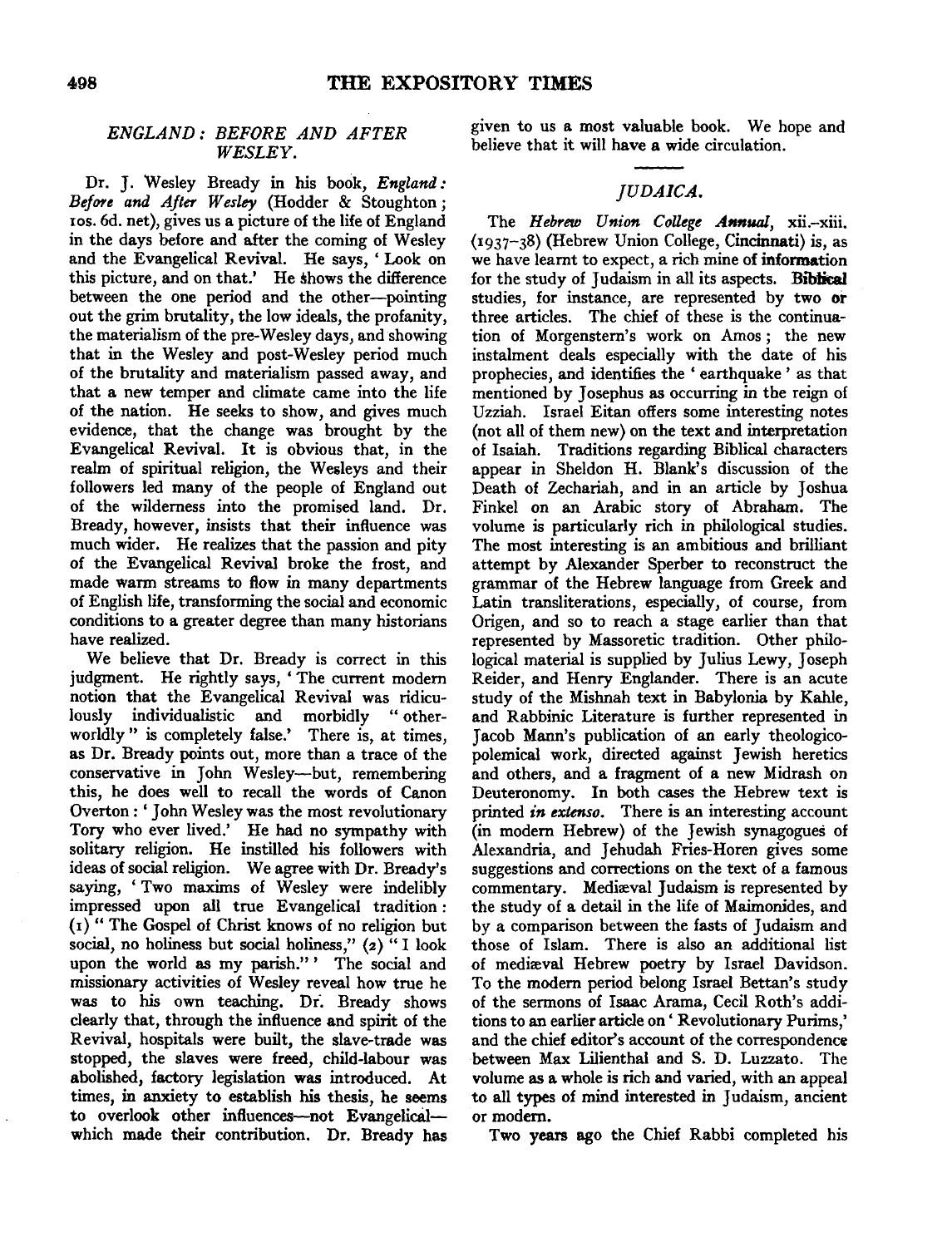edition of the Pentateuch with the publication of the volume on Deuteronomy. Dr. Hertz has now re-issued the whole of his work in a single volume *-The Pentateuch and Haftorahs,* Hebrew Text, English Translation and Commentary (Soncino Press; Ss. 6d. net). The new edition has the Hebrew and English texts side by side on the same page, with the notes in two columns at the foot of the page. The format is somewhat larger than that of the separate volumes, and the type is smaller, but still clear and easy to read, both in English and in Hebrew. Those who have found Dr. Hertz's notes to be of value will appreciate the appearance of this handy and well-produced form of his work.

The Chief Rabbi celebrates his silver jubilee this year, and the publication just mentioned may be in a sense a memorial volume. Certainly we may look on another work of his in that light. This is a collection of *Sermons*, Addresses and Studies in three volumes (Soncino Press; 21S. net). We have here an expression of opinion on a large variety of subjects. The sermons, for instance, are of different types; some deal with special festivals, some are concerned with great crises in the life of the Jewish people and of the world in general. Among the most attractive are the memorial sermons ; naturally Dr. Hertz has had something to say of every great British Jew who has passed away during the last twenty-five years. Many of the addresses were delivered on special occasions, as at the opening of conferences called to consider some aspect of Jewish life and faith. One particularly interesting group is connected with the Chief Rabbi's tour of the British Dominions in 1920-21. The' Studies' are mainly theological, and the majority of them are ' additional notes ' reprinted from the Commentary on the Pentateuch. From the whole we get an interesting picture of a striking personality. We see Dr. Hertz as a scholar without pedantry, who knows how to bring his learning within the reach of the ordinary man, as a controversialist who is prepared to defend Jewish nationality and faith against all attacks, as a pastor with a deep concern for the spiritual life of the people entrusted to him, and as a man capable of tender and lasting friendship. Through the whole there runs a vein of genuine and sometimes delicate humour, which comes to the front whenever the subject is not too serious or tragic to permit it.

'A fascinating story, as authentically indigenous to the mediaval scene as that of their sister aspirations, the Gothic cathedrals ; with their privileges and charters, their vast confluence of students from the farthermost regions of the Western World; their inordinate dignity and fierce-held democracy, their turbulent, hard-drinking, riotous students ; their bloody affrays, strikes, and secessions; and withal, their good hard learning and their soaring philosophies.' With these words Nathan Schachner introduces his account of *The Mediaval Universities* (Alien & Unwin ; 12s. 6d. net), and the story which follows is one which holds the attention of the reader to the last page. The popular picture of the Middle Ages as a period of passive submission to the Church, of unity in belief and practice, a picture which every student of history knows to be a fiction, is here illuminated with a weird variety of sidelights. We hear of professors being fined by their students for being absent or late, of statutes ' forbidding the Dean and Vice-Chancellor to give candidates private information of the questions in the coming examination,' of reluctant Rectors compelled to accept office, compelled also to redeem at exorbitant price every shred of clothing tom from off their back.

The universities to which the writer has devoted most attention are Paris, Bologna, and Oxford, but a general survey is given of the others. Many great and interesting personages come into view, from Abelard and Aquinas to Wycliffe and John Hus. The author traces the rise of the great European universities from the Cathedral Schools of the tenth and eleventh centuries, and their gradual development into republics of learning with power to treat on terms of equality with king and pope. He describes the great conflict between Realism and Nominalism, and the emergence of Scholasticism as the ancient wisdom made safe for Rome. It is a historical work of excellence, written in a pungent style, and with a salt of humour which should make it in the best sense popular.

We are glad to have in English the most considerable and illuminative of the late President T. G. Masaryk's philosophical writings-Modern *Man and Religion* (Alien & Unwin; 7s. 6d. net). It was the Great War and the subsequent years that made the name of Masaryk familiar throughout the world. His disinterested labours for his own small country in its difficult situation were well known and appreciated. Too few, however, realized that he was a man of thought no less than a man of action. At first this work seems to be antiquated. It was written some forty years ago ; and in philosophy much water has flowed under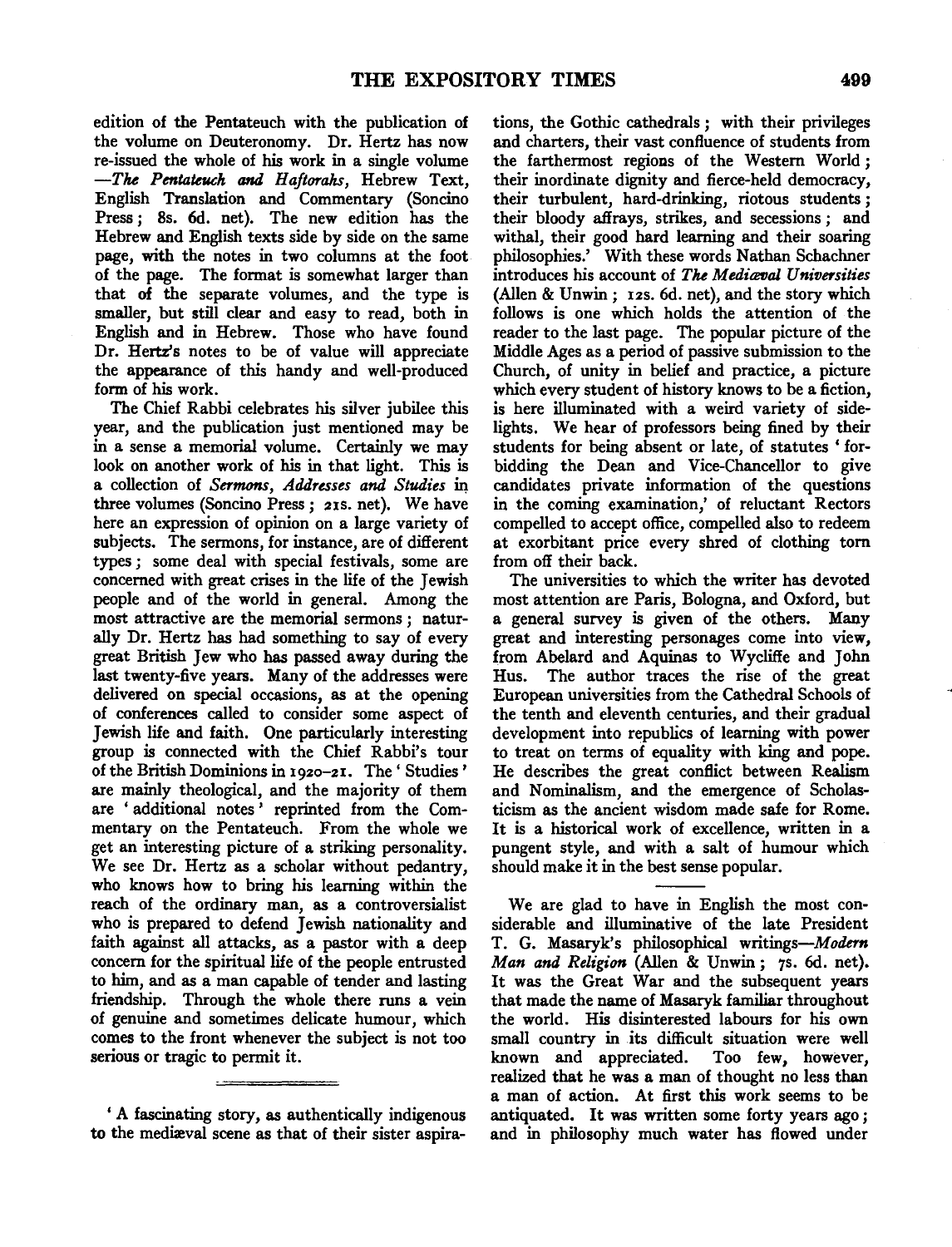the bridges since then. In politics, economics, and science tremendous changes have been witnessed. Yet perusal of the book will reveal that Masaryk has a message as vital to our own day as to his own prime. His main contention just is that without religion society will crumble and tumble into chaos ; and surely the years have only added fresh testimony to the truth of that. He reviews the philosophical teachings of Hume, Kant, Comte, Spencer, and the Czech Smetana, showing how each of them is compelled to have recourse to religion or something akin to religion. Then turning to literature and examining Goethe and de Musset, he points to the ill consequences of revolt against God. The last part of the book is obviously only a sketch which the author had no opportunity to fill in and complete; but the whole is a book worth having and worth reading.

*Democratic Leadership,* by Principal A. Barratt Brown, M.A. (Alien & Unwin; 2s. 6d. net), is the Swarthmore Lecture for 1938. The writer is a firm believer in democracy and democratic leadership, but he seeks a more firm grasp of its principles and a more thorough application of them in practice. He finds in the constitution and proceedings of the Quaker Meeting a model of the kind of thing to be aimed at. There you have, not merely a counting of heads, and decision by a majority, but the putting of heads together in a friendly conference which aims at finding ' the sense of the meeting.' This method, which leaves no room for a triumphant majority and an embittered minority, is, in the writer's belief, the wise, right, and Christian way of democracy, and individuals, parties and nations should be educated and encouraged to follow it.

*Duty and the WiU of God,* by the Rev. L. A. Garrard, B.D. (Blackwell; 12s. 6d. net), proves on reading to be, to a greater extent than the title would indicate, a history of Christian ethics, for to this the main part of the book is devoted. In the first and shorter section the writer examines the nature of the idea of duty with special reference to Kant's categorical imperative. He finds that 'our duty is always to set ourselves to do the act that we believe would have the effect of satisfying the greatest claim upon us.' Further analysis gives ' as an alternative statement of our categorical imperative the principle that we ought always to do the will of God.' The bulk of the book is devoted to a study of ' duty in Christian theology,' and a most valuable and illuminating study it is. A careful and scholarly review is

given of the ethics of Jesus, preceded by a treatment of ' the Jewish conception of duty,' and followed by chapters on the contribution of St. Paul and the later New Testament writings. Thereafter the great Christian thinkers are discussed-Augustine, Aquinas, the Reformers, etc.-in so far as they treat of duty, and such special topics are dealt with as the double standard and the doctrine of conscience. Part Ill. of the book reviews ' the moral situation in Christian theology,' especially the doctrine of the Law of Nature in its relation to human institutions such as slavery, property, and government. The whole is a very thoughtful and valuable treatise, giving evidence on every page of wide reading, deep and incisive thinking, and sound judgment.

The Rev. Frank H. Ballard, M.A., in *The Return to Religion* (Epworth Press ; 2s. 6d. net ; and in paper covers, IS. 6d. net), sets out from the Archbishop's call to the nation and deals in a popular fashion with the essentials. In the first part of the book he writes under the heading ' The Recall to Religion ' and surveys successively The Return to God, The Return to a Christian Conception of Man, The Return to a Christian Way of Life, and The Return to the Priesthood of all Believers. The second part of the book was incited by Mr. H. G. Wells's rather silly remarks about the Bible at a recent conference, and considers The Bible as Literature, The People's Book, The Text Book of Human Liberty, and The Holy Book. These chapters were originally delivered as sermons and retain the homiletic form. But they are well worthy of a more permanent form. They are thoughtful, earnest, and persuasive presentations of urgent truth.

An earnest and intelligent attempt to deal with the condition of the unemployed in one of the 'Special Areas' has been made by the Rev. Kent White and a band of devoted helpers. A full and interesting account of the experiment is given in *The Hostel uf the Good Shepherd* (Hodder & Stoughton; IS. net). The book has for its aim an effort to remind complacent people of the terrible abuses that exist, in the hope that some possibilities of useful action may be suggested by Mr. White's experience. In successive chapters he tells the story of how a centre of activity, or rather activities, was established, and various attractive social and religious and even material enterprises were organized. The little book is important because of the originality and practical nature of the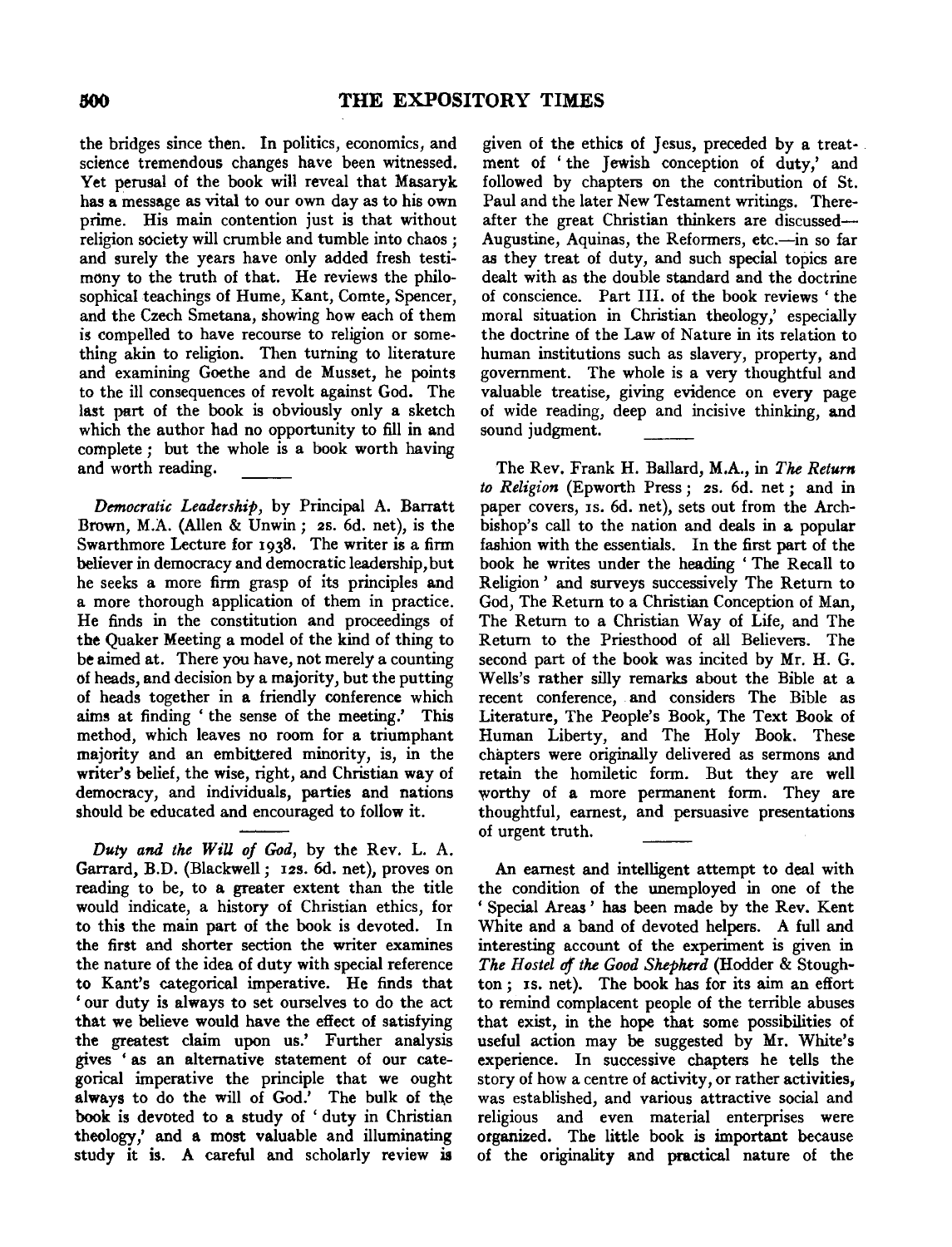measures devised. There are both inspiration and guidance in these pages.

A series of addresses which the Rev. J. R. Ackroyd, B.D., delivered in Worthing Congregational Church have been published under the title *Christ Speaks to our Generation* (Independent Press; Is. net). In five chapters we have Christ's message to the individual, the community, the Church, the nation, and the world. All are suggestive and pointed, and we are not surprised to read in the Rev. W. M. Girdwood's 'Introduction' that they were found impressive and a means of blessing.

A little book on *The Lord's Prayer,* by Mr. V. D. Davis, B.A. (Lindsey Press; Is. net), is welcome. It contains an interpretation of the prayer, clause by clause, and also an address on 'The Offering of Prayer.' As the Lord's Prayer is repeated every Sunday by all of us, contains a summary of Christ's teaching, and is often misunderstood, or not understood at all, books of this kind have a clear usefulness.

The Rt. Rev. A. F. Winnington~Ingram, D.D., Bishop of London, has written a short book entitled *What a Layman Should Believe* (Longmans; 3s. 6d. net). It is an appreciation and criticism of the recent Report on Doctrine in the Church of England. The ' appreciation ' takes the form of an exposition, simple, clear, and untechnical, and enforced by many an illustrative instance, of certain fundamental Christian conceptions and affirmations. The ' criticism ' is chiefly directed against the ' liberal ' positions to which some of the signatories to the Report declared themselves to adhere ; in particular, the denial of the Virgin Birth and the Physical Resurrection of Jesus. Dr. Ingram states the case for the conservative view on these doctrines, and is not slow to point out that the Archbishop of York among the signatories is on his side. It is a very readable book he gives us, and many will find it helpful.

The Rev. J. A. Broadbelt has followed up his book on ' Full Salvation ' by a series of addresses published under the title of *The Burning Heart*  (Marshall, Morgan & Scott; xs. 6d. net). These addresses have the true Wesleyan ring about them, being full of fervour and striking the note of joy and victory. Some of them have already appeared in 'Joyful News,' and they will doubtless be welcomed by a wider circle of readers.

In his book, *The Stolen Sword* (Methuen; 6s. net), Principal L. P. Jacks makes what might at first sight seem to be merely an excursus into the region of detective fiction, and tells a thrilling story of a famous sword, with almost magical properties, said to have been originally used at the battle of Agincourt. It is a perilous possession, and the struggle to retain it, against the machinations of accomplished gangsters, provide many exciting incidents. The ultimate possessor regards the sword as a sacred hereditary trust, and so arranges matters that, after his death, no other human being shall acquire it. By reading between the lines of this tale an allegory might be discovered, hinting at the disastrous benefit of the possession of armaments ; and the frequently repeated sentence, 'We are not pursuing a policy; we are keeping a promise,' would suggest the doctrine that militarism in all its phases is traditional rather than rational.

*The Lamp of Epictetus,* by Mr. Edward Jacomb (Methuen; xos. 6d. net), does not profess to be a translation, but rather a paraphrase. Being convinced that a literal translation from the Greek would be dull and uninteresting to the modem reader, the author says, 'I have attempted to express Epictetus's thoughts as he might have expressed them were he lecturing in English to a class of young Englishmen at the present day ; and I have deliberately used anachronisms, slang, and even Americanisms, when such seemed likely to beget a vividness which would otherwise be lacking.' There are obvious dangers in this method, but of the ' vividness' there can be no doubt. Take this example of 'advice to a boy on leaving school.' 'Well, my dear boy, here you are just going into the world for the first time. What an adventure! Now we want you to do something for us-to be, in fact, a kind of *scout* for us; to go out and see everything, and then come back and make a report. It won't be an easy job, you know. You'll want all your pluck to carry it through. But you won't be daunted by difficulties, will you ? Difficulties prove the man.' · The book will be found eminently readable and may do something to recommend Epictetus to modern readers. At the same time many will be apt to feel that the lectures, while containing good things, have a discouraging sameness about them, and that the argumentation is at times a. somewhat barren logomachy. In the Stoic doctrine also, with its contempt for natural affection and all earthly comfort, there is a tone which we cannot but judge to be hard and affected.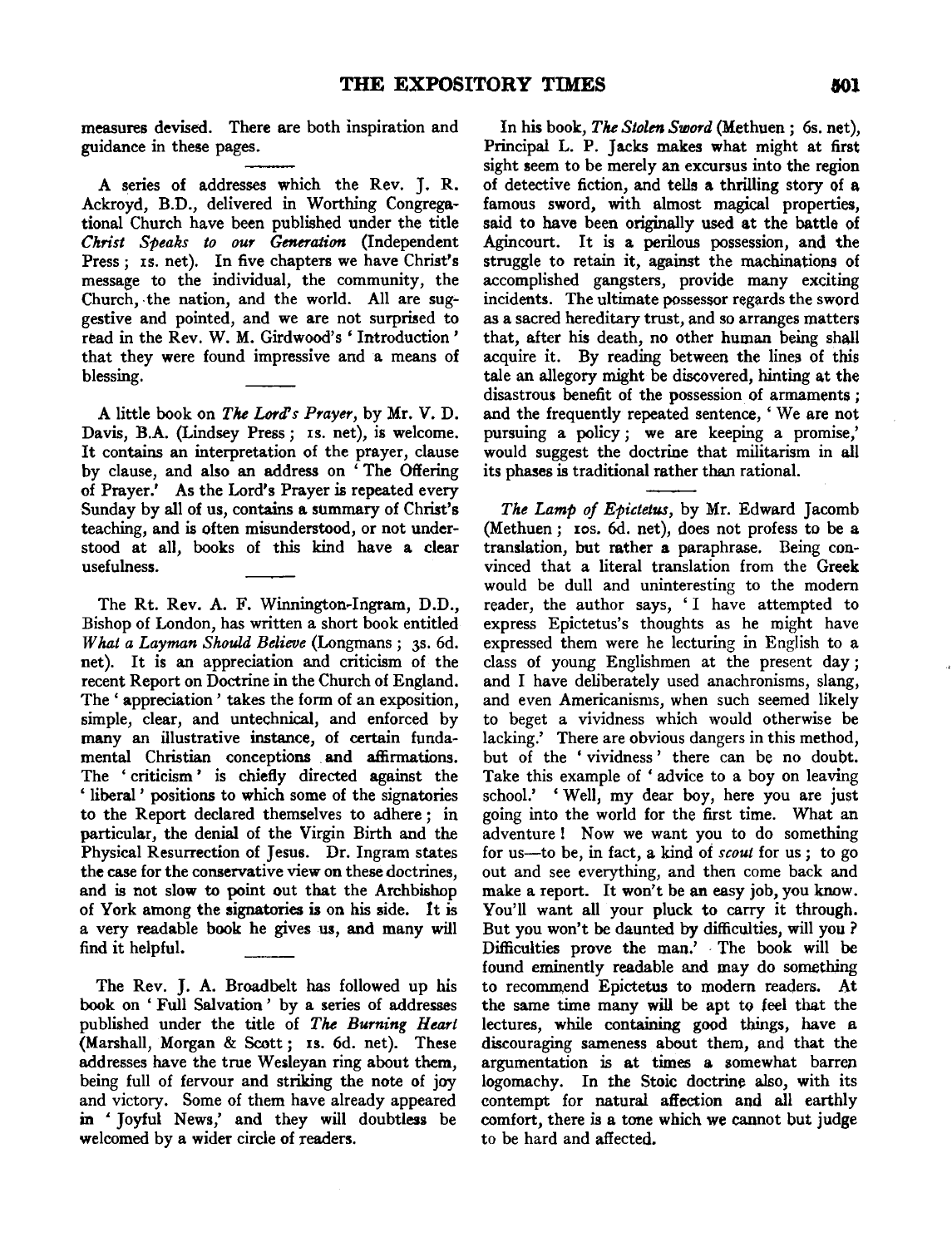In 1847 there landed in Bombay a young American missionary of the name of George Bowen. After a somewhat dilettante and adventurous youth he had been profoundly moved and changed in heart by a passionate love for a young lady whose memory, after her early death, he cherished to the end of his life. Devoting himself to mission work he felt impelled to accept no salary and to dedicate himself to a life of poverty. For forty years he lived in a little hut in the bazaar, sustaining his frail little body (he weighed only a hundred pounds) on native food and preaching daily in the streets of Bombay. Without being able to name a single convert he was revered by all as a Christian saint and a devotional writer of depth and insight. His memoir is at long length published under the title of *George Bowen of Bombay*, by Mr. Robert E. Speer (Missionary Review of the World, New York; \$2.50). The get-up of the volume is not attractive. The page is crowded and is mainly occupied with extracts from letters and diaries in distressingly small print. But the patient reader with good eyesight will find here many spiritual gems.

A little book which should prove of great use to Sunday-school teachers has been issued by the National Sunday School Union, entitled *Twenty-Five Festival Orders of Service,* by Miss Bertha C. Krall (9d. net). It covers all types of special services. Besides the festivals of the Christian Year we have orders of service for harvest, flowers, cradle roll, promotion, teachers' re-dedication, etc. Full directions for each service are given, and the variety of suggestions offered shows that a great deal of thought and ingenuity has gone to the making up of this little book. It deserves a warm welcome.

Dr. Campbell Morgan seems to rival Spurgeon himself in the fertility of his Scriptural exposition. In the *Voices of Twelve Hebrew Prophets* (Pickering & Inglis; 2s. 6d. net) he deals with the so-called Minor Prophets, setting forth the spiritual message of each. Critical questions do not interest him. He merely mentions in passing, for example, that he does not doubt the historic accuracy of the story of Jonah. His aim throughout is to find in each case the divine word which the prophet was commissioned to deliver. After all, this is the thing that most matters, and preachers who intend to lecture on the Minor Prophets will find here much that is suggestive and helpful.

The Rev. Cyril Charles Richardson, B.A., S.T.M., Th.D., assistant Professor of Church History at Union Theological Seminary, has given us a good book in *The Church Through the Centuries* (Scribners; 8s. 6d. net). It is a history not of the Church but of the conception of the Church. In the frequent conferences as to the possibility of Christian reunion, the question ' What is the Church ? ' is of basal importance. Opinions have differed and do differ so much. Dr. Richardson in a series of well-informed and well-written chapters sets before us the main types of conception from the days of the apostles to our own ; and endeavours to describe the historical background of each view. Thus we have accounts of the Church-conceptions of the early centuries, the age of Augustine, the Middle Ages, the Reformation Period, and the Modem Period. It is all very interesting, informative, and suggestive. The conclusion is that ' we understand the meaning of the Church as the divine creation, the body of those whom God has called through His Son, and sent into the world to do His will. Because the truth of the Christian tradition is vital and not dead, it is embodied in a living community, which preserves, re-interprets, and hands it down to successive generations. In the Church Christianity is made alive.'

It is not generally realized that the Bible consists for the most part of traditions that were *spoken,*  not written. Paul's letters were dictated and bear all the marks of this. The historical parts of the Old Testament were composed of stories originally recited round the camp fire. The prophetic works were uttered, not, in the first place at any rate, written. And to get the full value of the Bible it should be read aloud. This is part of the value of the Lessons in church. And therefore a book like *How to Read the Bible Aloud*, by the Rev. R. S. T. Haslehurst, B.D., Priest-Vicar of Chichester Cathedral (S.P.C.K.; 4s. net), is calculated to be of great service. One wondered how a whole book could be made on such a subject, but Mr. Haslehurst has no difficulty about that. He deals faithfully with the faults of clerical public speech, with the essentials of good reading, with voice production, with ' theatrical ' and ' dramatic ' reading, with wrong emphasis, with reading public prayers. It is all good, and all, alas ! necessary. And the book ought to be read by all who propose to read the Bible aloud in public.

Recently many books have appeared containing prayers for young people, not all of them good.